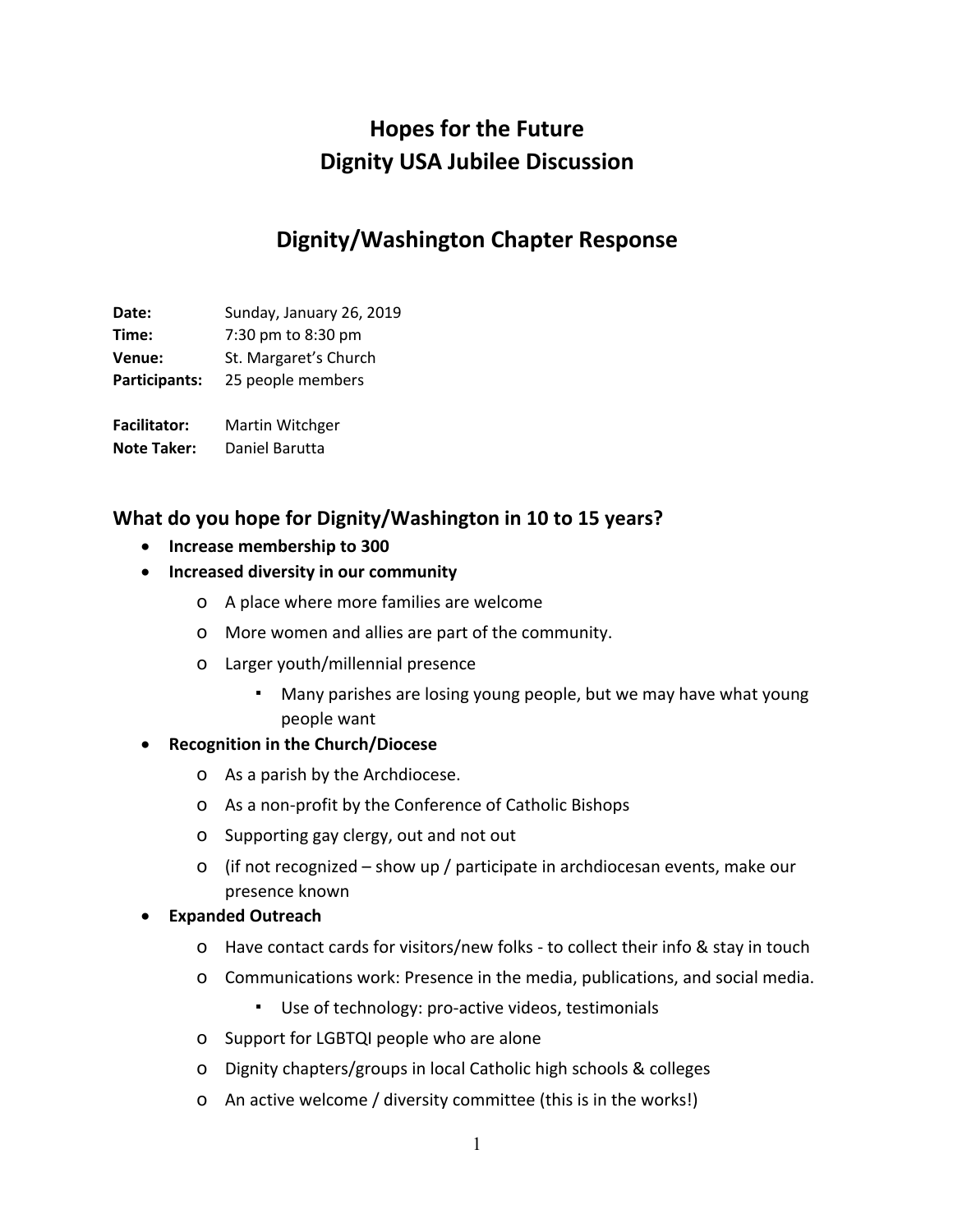- **Expanded mission** (especially as LGBTQ issues more accepted, within Church and society)
	- o Leading charge ecumenical issues of social justice *(not everyone in agreement with this)*
	- o Continue leaders in local Washington DC progressive faith community
	- o Integrated with other marginalized groups of the Catholic Church
- **Overall:** We continue to be a successful, strong example of a lay-lead community in the Roman Catholic Church that has put on mass for over 40 years with strong liturgy and preaching. This is what the Church needs to learn. (same for Dignity USA)

## **What do you hope for Dignity USA in 10 to 15 years?**

- **Continue challenging to the Bishops and Hierarchy**
	- o Especially contacting and targeting younger Bishops.
	- o Foster less hypocrisy and more transparency with our church leaders.
- **Resource and a messenger for the progressive Catholic movement**
	- o Library of resources of inclusive language for accepting communities.
	- o Formation curriculum for queer families like a CCD program.
	- o Promote & facilitate resources/writings/publications from theologians, thinkers, organizers
	- o Sponsoring seminars and symposiums on theology, etc.
	- o Have a prophetic presence in a publication that clearly states OUR truths.
- **Robust network of engagement**
	- o Expanded chapters across the country
	- o Allies or chapters on dozens of Catholic college campus
	- o Presence of local leaders at LGBTQ conferences whenever they happen
	- o Established and expected regular communications with members
- **Mobilize a policy advocacy team** advocate for queer issues nationally
	- o For example what is happening in our military with transgender troops.
- **Celebrating years of a financial stability and health**
- **Headquartered in DC**

**How do we get to this future?** (Taking advantage of opportunities; Tackling challenges, etc)

• Establish better communications with the chapter